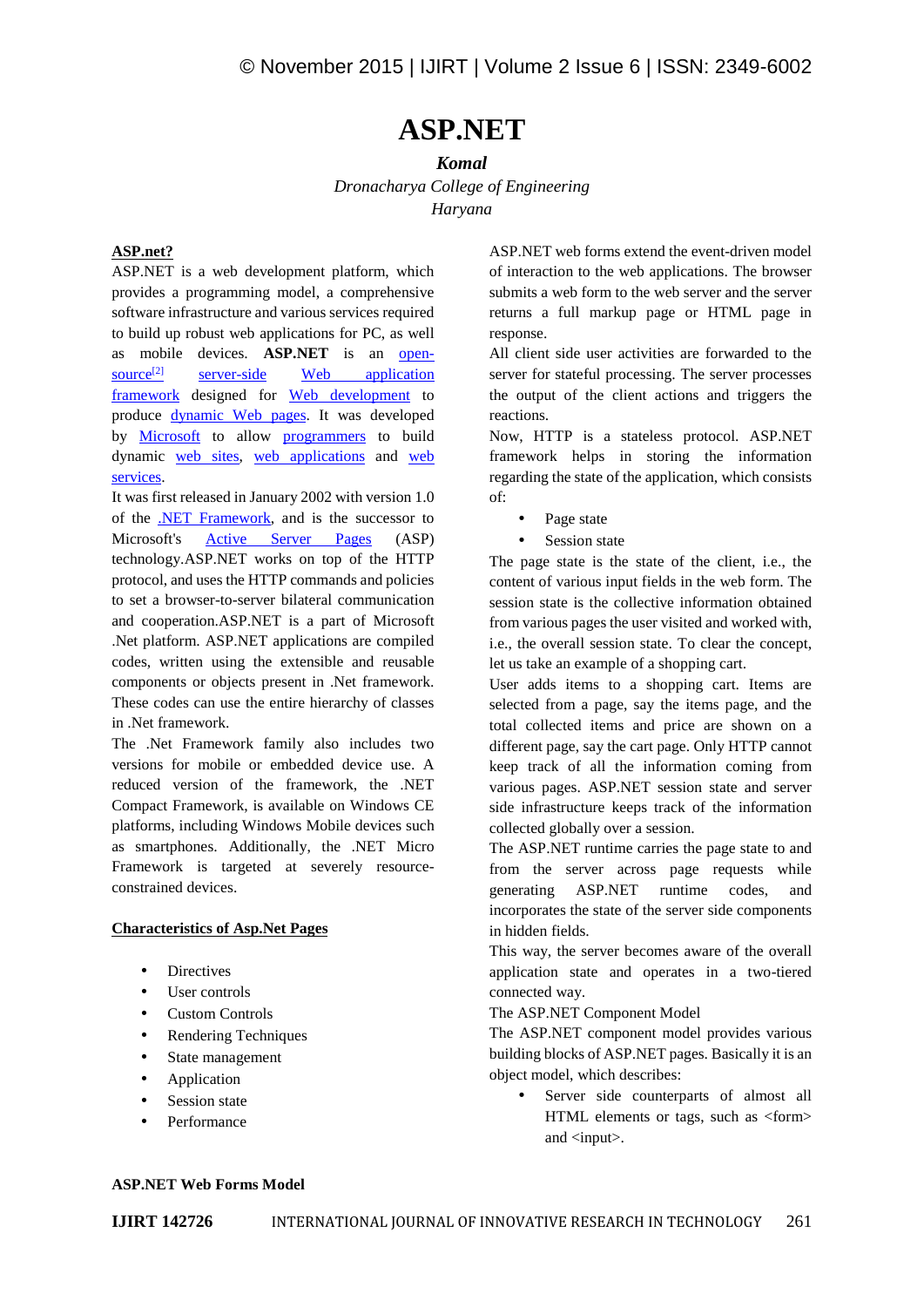• Server controls, which help in developing complex user-interface. For example, the Calendar control or the Gridview control.

ASP.NET is a technology, which works on the .Net framework that contains all web-related functionalities. The .Net framework is made of an object-oriented hierarchy. An ASP.NET web application is made of pages. When a user requests an ASP.NET page, the IIS delegates the processing of the page to the ASP.NET runtime system.

The ASP.NET runtime transforms the .aspx page into an instance of a class, which inherits from the base class page of the .Net framework. Therefore, each ASP.NET page is an object and all its components i.e., the server-side controls are also objects.

ASP.NET life cycle specifies, how:

- ASP.NET processes pages to produce dynamic output
- The application and its pages are instantiated and processed

 ASP.NET compiles the pages dynamically The ASP.NET life cycle could be divided into two groups:

- Application Life Cycle
- Page Life Cycle

ASP.NET Application Life Cycle

The application life cycle has the following stages:

- User makes a request for accessing application resource, a page. Browser sends this request to the web server.
- A unified pipeline receives the first request and the following events take place:
	- o An object of the class ApplicationManager is created.
	- o An object of the class HostingEnvironment is created to provide information regarding the resources.
	- o Top level items in the application are compiled.
- Response objects are created. The application objects such as HttpContext, HttpRequest and HttpResponse are created and initialized.
- An instance of the HttpApplication object is created and assigned to the request.
- The request is processed by the HttpApplication class. Different events are raised by this class for processing the request.

The page life cycle phases are:

- Initialization
- Instantiation of the controls on the page
- Restoration and maintenance of the state
- Execution of the event handler codes
- Page rendering

Understanding the page cycle helps in writing codes for making some specific thing happen at any stage of the page life cycle. It also helps in writing custom controls and initializing them at right time, populate their properties with view-state data and run control behavior code.

Following are the different stages of an ASP.NET page:

- **Page request** When ASP.NET gets a page request, it decides whether to parse and compile the page, or there would be a cached version of the page; accordingly the response is sent.
- **Starting of page life cycle** At this stage, the Request and Response objects are set. If the request is an old request or post back, the IsPostBack property of the page is set to true. The UICulture property of the page is also set.
- **Page initialization** At this stage, the controls on the page are assigned unique ID by setting the UniqueID property and the themes are applied. For a new request, postback data is loaded and the control properties are restored to the view-state values.
- **Page load** At this stage, control properties are set using the view state and control state values.
- **Validation** Validate method of the validation control is called and on its successful execution, the IsValid property of the page is set to true.
- **Postback event handling** If the request is a postback (old request), the related event handler is invoked.
- **Page rendering** At this stage, view state for the page and all controls are saved. The page calls the Render method for each control and the output of rendering is written to the OutputStream class of the Response property of page.
- **Unload** The rendered page is sent to the client and page properties, such as Response and Request, are unloaded and all cleanup done.

ASP.NET Page Life Cycle Events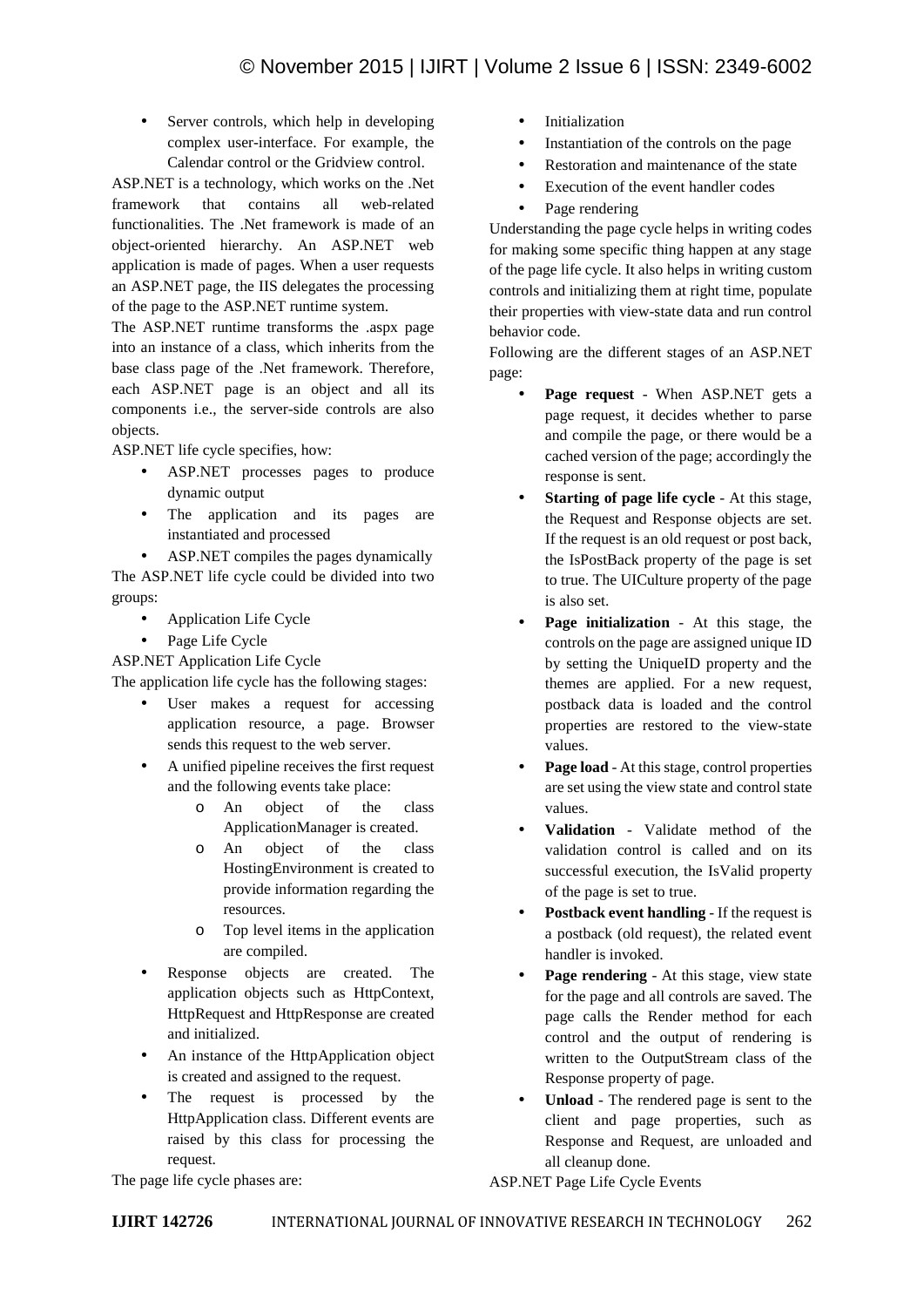At each stage of the page life cycle, the page raises some events, which could be coded. An event handler is basically a function or subroutine, bound to the event, using declarative attributes such as Onclick or handle.

Following are the page life cycle events:

- **PreInit** PreInit is the first event in page life cycle. It checks the IsPostBack property and determines whether the page is a postback. It sets the themes and master pages, creates dynamic controls, and gets and sets profile property values. This event can be handled by overloading the OnPreInit method or creating a Page\_PreInit handler.
- **Init** Init event initializes the control property and the control tree is built. This event can be handled by overloading the OnInit method or creating a Page\_Init handler.
- **Init Complete** InitComplete event allows tracking of view state. All the controls turn on view-state tracking.
- **Load View State** LoadViewState event allows loading view state information into the controls.
- **Load Post Data** During this phase, the contents of all the input fields are defined with the <form> tag are processed.
- **Pre Load** PreLoad occurs before the post back data is loaded in the controls. This event can be handled by overloading the OnPreLoad method or creating a Page\_PreLoad handler.
- **Load** The Load event is raised for the page first and then recursively for all child controls. The controls in the control tree are created. This event can be handled by overloading the OnLoad method or creating a Page\_Load handler.
- **Load Complete** The loading process is completed, control event handlers are run, and page validation takes place. This event can be handled by overloading the OnLoadComplete method or creating a Page\_LoadComplete handler
- **PreRender** The PreRender event occurs just before the output is rendered. By handling this event, pages and controls can perform any updates before the output is rendered.
- **PreRender Complete** As the PreRender event is recursively fired for all child controls, this event ensures the completion of the pre-rendering phase.
- **Save State Complete** State of control on the page is saved. Personalization, control state and view state information is saved. The HTML markup is generated. This stage can be handled by overriding the Render method or creating a Page\_Render handler.
- **UnLoad** The UnLoad phase is the last phase of the page life cycle. It raises the UnLoad event for all controls recursively and lastly for the page itself. Final cleanup is done and all resources and references, such as database connections, are freed. This event can be handled by modifying the OnUnLoad method or creating a Page\_UnLoad handler.

## **Projects and Solutions**

A typical ASP.NET application consists of many items: the web content files (.aspx), source files (.cs files), assemblies (.dll and .exe files), data source files (.mdb files), references, icons, user controls and miscellaneous other files and folders. All these files that make up the website are contained in a Solution. When a new website is created. VB2008 automatically creates the solution and displays it in the solution explorer.

Solutions may contain one or more projects. A project contains content files, source files, and other files like data sources and image files. Generally, the contents of a project are compiled into an assembly as an executable file (.exe) or a dynamic link library (.dll) file.

Typically a project contains the following content files:

- Page file (.aspx)
- User control (.ascx)
- Web service (.asmx)
- Master page (.master)
- Site map (.sitemap)
- Website configuration file (.config)

**Building and Running a Project**

You can execute an application by:

- Selecting Start
- Selecting Start Without Debugging from the Debug menu,
- pressing F5